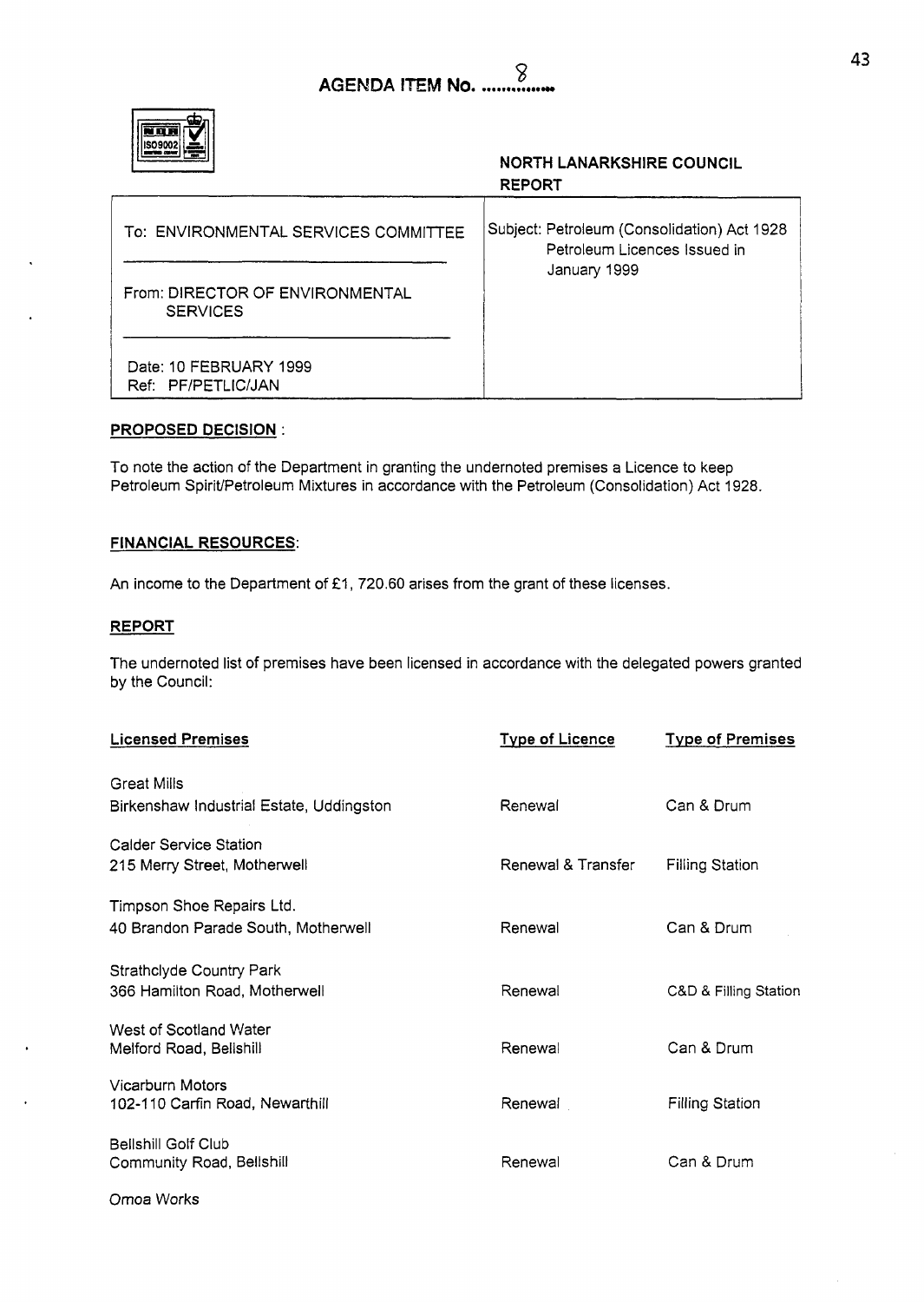| Biggar Road, Newarthill                                             | Renewal            | <b>Filling Station</b> |
|---------------------------------------------------------------------|--------------------|------------------------|
| Bernard Brogan<br>Nethan Street, Motherwell                         | Renewal            | <b>Filling Station</b> |
| Safeway P.F.S.<br>John Street, Bellshill                            | Renewal            | <b>Filling Station</b> |
| <b>B&amp;Q</b><br>Bellshill Road, Motherwell                        | Renewal            | Can & Drum             |
| Park's of Hamilton<br>76 Newarthill Road, Carfin                    | Renewal            | <b>Filling Station</b> |
| W Livingstone<br>34 New Edinburgh Road, Uddingston                  | Renewal            | <b>Filling Station</b> |
| <b>Bracora Filling Station</b><br>638 Merry Street, MOtherwell      | Renewal            | <b>Filling Station</b> |
| <b>Gopal Motors</b><br>350 New Edinburgh Road, Bellshill            | Renewal            | <b>Filling Station</b> |
| Wacker (GB)<br>Unit 1, Teal Court, Bellshill                        | Renewal            | Can & Drum             |
| <b>Shell Bellshill</b><br>North Road, Bellshill                     | Renewal            | <b>Filling Station</b> |
| McMillan<br>North Garage, Bellshill Road, Motherwell                | Renewal & Transfer | <b>Filling Station</b> |
| Park's of Hamilton<br>Hamilton Road, Motherwell                     | Renewal            | <b>Filling Station</b> |
| <b>Beliziehill Filling Station</b><br>New Edinburgh Road, Bellshill | Renewal            | Filling Station        |
| Sighthill Garage<br>Edinburgh Road, Newhouse                        | Transfer           | <b>Filling Station</b> |
| <b>Townhead Service Station</b><br>Motherwell Street, Airdrie       | Transfer           | <b>Filling Station</b> |
| <b>Mount Ellen Filling Station</b><br>Drumcavel Road, Gartcosh      | Renewal            | <b>Filling Station</b> |
| <b>Crowwood Filling Station</b><br>Cumbernauld Road, Muirhead       | Renewal            | <b>Filling Station</b> |
| <b>Station Garage</b><br>South Carbrain, Cumbernauld                | Renewal            | <b>Filling Station</b> |
| McCashin's of Cumbernauld<br>Ring Road, Cumbernauld                 | Renewal            | <b>Filling Station</b> |
| <b>B&amp;Q</b><br>St Mungo's Road, Cumbernauld                      | Renewal            | Can & Drum             |
|                                                                     |                    |                        |

k,

 $\bar{\epsilon}$ 

 $\frac{1}{\sqrt{2}}$ 

 $\sim$